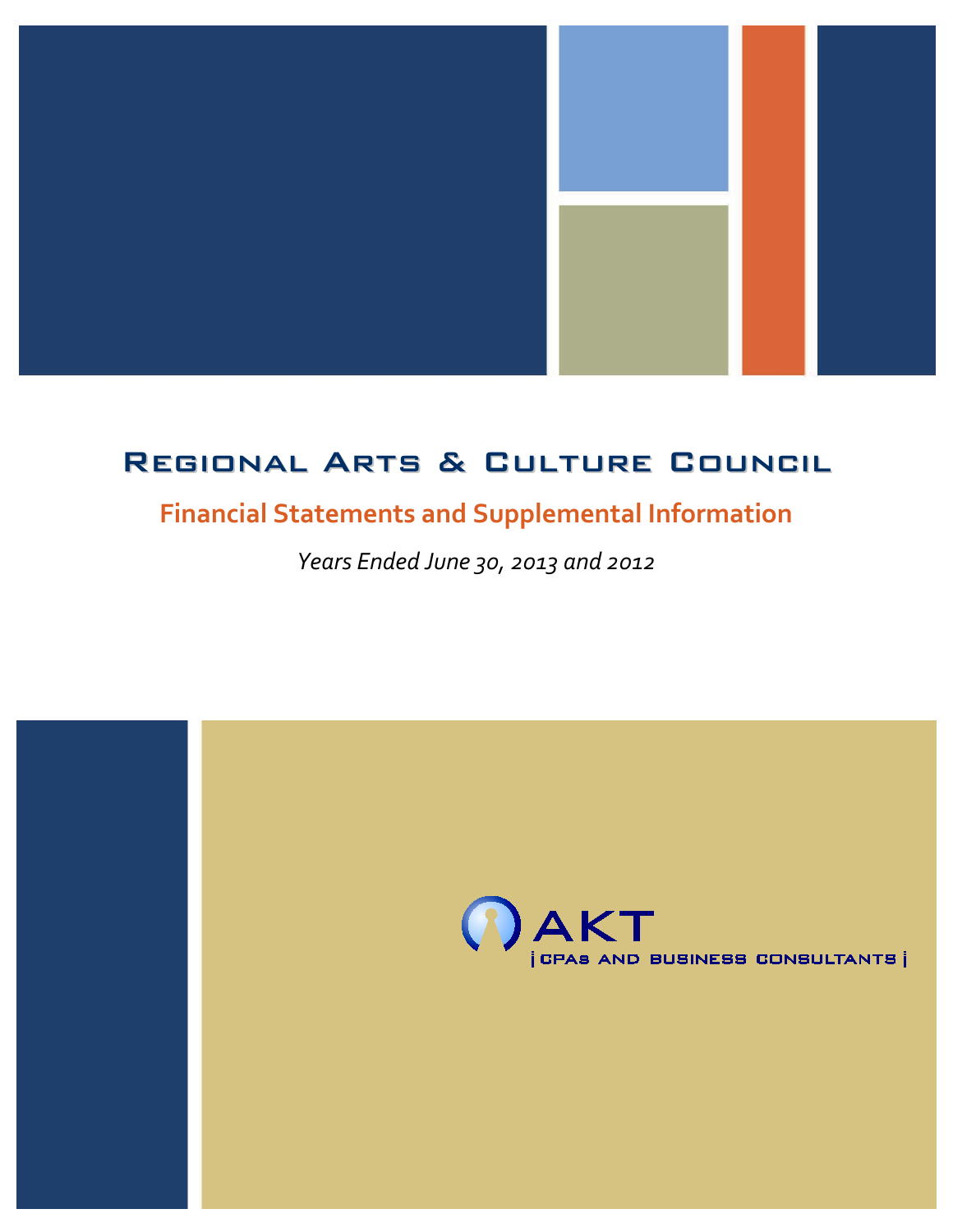# **Financial Statements and Supplemental Information**

Years Ended June 30, 2013 and 2012

#### **Table of Contents**

|                                                    | Page |
|----------------------------------------------------|------|
| Independent Auditors' Report                       |      |
| <b>Financial Statements:</b>                       |      |
| <b>Statements of Financial Position</b>            | 3    |
| Statements of Activities and Changes in Net Assets | 4    |
| <b>Statements of Functional Expenses</b>           | 5    |
| <b>Statements of Cash Flows</b>                    | 7    |
| <b>Notes to Financial Statements</b>               | 8    |
| Supplemental Information:                          |      |
| Schedule of Agency Transactions                    | 15   |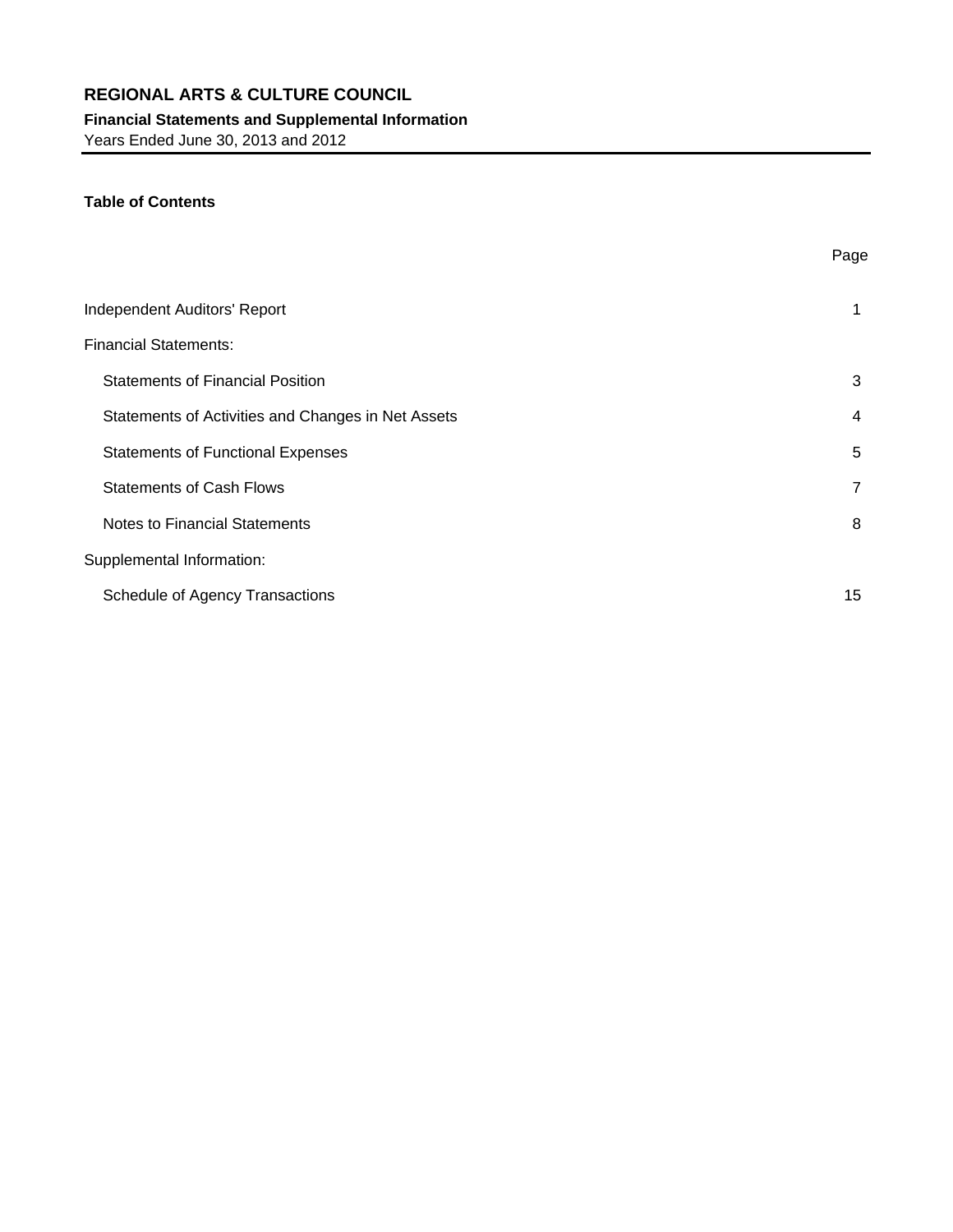

### **INDEPENDENT AUDITORS' REPORT**

To the Board of Directors Regional Arts & Culture Council Portland, Oregon

**DAKT** 

We have audited the accompanying financial statements of Regional Arts & Culture Council (RACC) (a nonprofit organization), which comprise the statement of financial position as of June 30, 2013, and the related statements of activities and changes in net assets, functional expenses, and cash flows for the years then ended and the related notes to the financial statements.

#### **Management's Responsibility for the Financial Statements**

Management is responsible for the preparation and fair presentation of these financial statements in accordance with accounting principles generally accepted in the United States of America; this includes the design, implementation, and maintenance of internal control relevant to the preparation and fair presentation of financial statements that are free from material misstatement, whether due to fraud or error.

#### **Auditor's Responsibility**

Our responsibility is to express an opinion on these financial statements based on our audit. We conducted our audit in accordance with auditing standards generally accepted in the United States of America. Those standards require that we plan and perform the audit to obtain reasonable assurance about whether the financial statements are free from material misstatement.

An audit involves performing procedures to obtain audit evidence about the amounts and disclosures in the financial statements. The procedures selected depend on the auditor's judgment, including the assessment of the risks of material misstatement of the financial statements, whether due to fraud or error. In making those risk assessments, the auditor considers internal control relevant to the entity's preparation and fair presentation of the financial statements in order to design audit procedures that are appropriate in the circumstances, but not for the purpose of expressing an opinion on the effectiveness of the entity's internal control. Accordingly, we express no such opinion. An audit also includes evaluating the appropriateness of accounting policies used and the reasonableness of significant accounting estimates made by management, as well as evaluating the overall presentation of the financial statements.

We believe that the audit evidence we have obtained is sufficient and appropriate to provide a basis for our audit opinion.

#### **Opinion**

In our opinion, the financial statements referred to above present fairly, in all material respects, the financial position of Regional Arts & Culture Council as of June 30, 2013, and the changes in its net assets, functional expenses, and cash flows for the year then ended, in accordance with accounting principles generally accepted in the United States of America.

#### **Report on Summarized Comparative Information**

We have previously audited RACC's 2012 financial statements, and our report dated September 27, 2012, expressed an unmodified opinion on those audited financial statements. In our opinion, the summarized comparative information presented herein as of and for the year ended June 30, 2012, is consistent, in all material respects, with the audited financial statements from which it has been derived.

5665 SW MEADOWS ROAD, SUITE 200, LAKE OSWEGO, OR 97035

PHONE: 503.620.4489 FAX: 503.624.0817

PORTLAND, OR | SALEM, OR | CARLSBAD, CA | ESCONDIDO, CA | SAN DIEGO, CA | ANCHORAGE, AK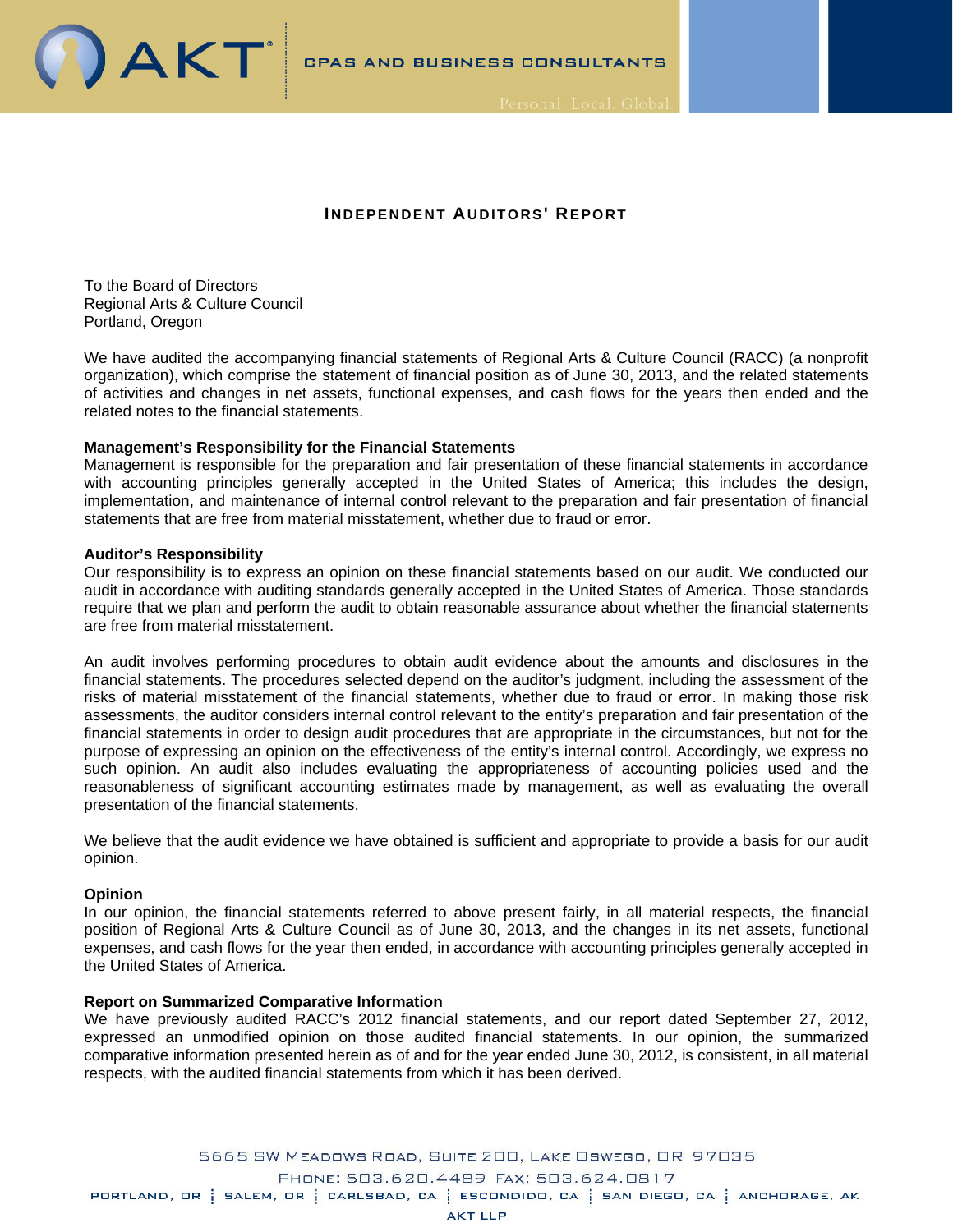#### **Other Matter**

Our audits were conducted for the purpose of forming an opinion on the financial statements taken as a whole. The schedule of agency transactions on page 14 is presented for purposes of additional analysis and is not a required part of the basic financial statements. Such information is the responsibility of management and was derived from and relates directly to the underlying accounting and other records used to prepare the financial statements. The information has been subjected to the auditing procedures applied in the audits of the financial statements and certain additional procedures, including comparing and reconciling such information directly to the underlying accounting and other records used to prepare the financial statements or to the financial statements themselves, and other additional procedures in accordance with auditing standards generally accepted in the United States of America. In our opinion, the information is fairly stated in all material respects in relation to the financial statements as a whole.

# *AKT LLP*

Lake Oswego, Oregon October 10, 2013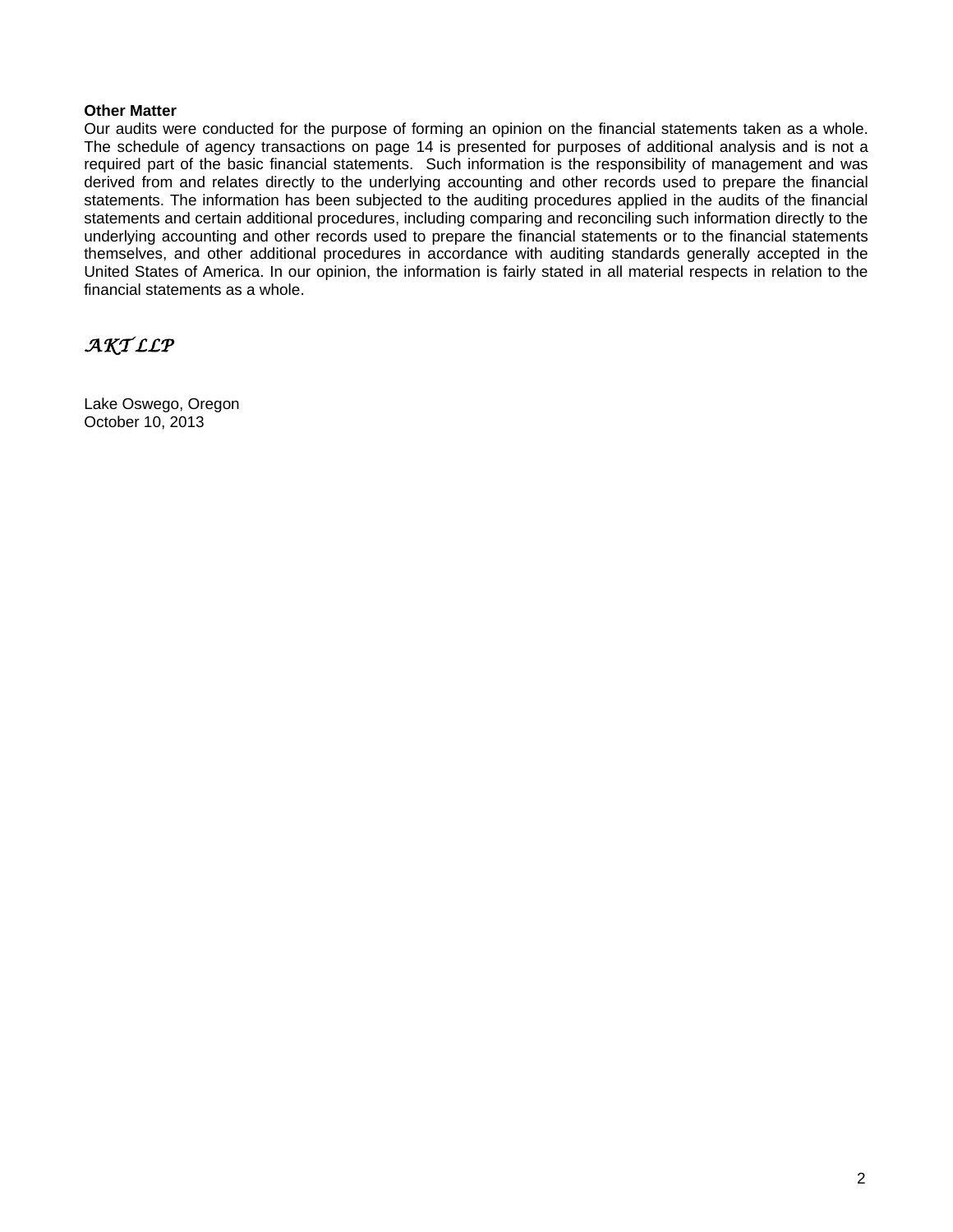# **Statements of Financial Position**

June 30, 2013 and 2012

|                                                        | 2013                 | 2012            |
|--------------------------------------------------------|----------------------|-----------------|
| <b>ASSETS</b>                                          |                      |                 |
| Cash and Cash Equivalents                              | \$<br>327,217        | \$<br>444,229   |
| Contributions and Contracts Receivable, less allowance |                      |                 |
| for doubtful accounts of \$5,045 (\$6,547 in 2012)     | 574,590              | 1,002,088       |
| <b>Interest Receivable</b>                             | 643                  | 686             |
| <b>Prepaid Expenses</b>                                | 66,410               | 28,868          |
| Note Receivable                                        | 294,006              | 332,910         |
| Investments                                            | 4,103,378            | 4,050,284       |
| Property and Equipment, net                            | 210,948              | 217,871         |
|                                                        | \$<br>$5,577,192$ \$ | 6,076,936       |
| <b>LIABILITIES AND NET ASSETS</b>                      |                      |                 |
| Accounts Payable and Accrued Expenses                  | \$<br>242,903        | \$<br>269,718   |
| <b>Grants Payable</b>                                  | 553,419              | 445,183         |
| Deferred Revenue                                       | 2,596,693            | 2,666,666       |
| Deferred Rent                                          | 92,108               | 71,595          |
|                                                        |                      |                 |
| <b>Total Liabilities</b>                               | 3,485,123            | 3,453,162       |
| Net Assets:                                            |                      |                 |
| Unrestricted:                                          |                      |                 |
| Undesignated                                           | 419,245              | 354,106         |
| Designated                                             | 1,471,918            | 1,830,537       |
| <b>Total Unrestricted</b>                              | 1,891,163            | 2,184,643       |
| <b>Temporarily Restricted</b>                          | 200,906              | 439,131         |
| <b>Total Net Assets</b>                                | 2,092,069            | 2,623,774       |
|                                                        | \$<br>5,577,192      | \$<br>6,076,936 |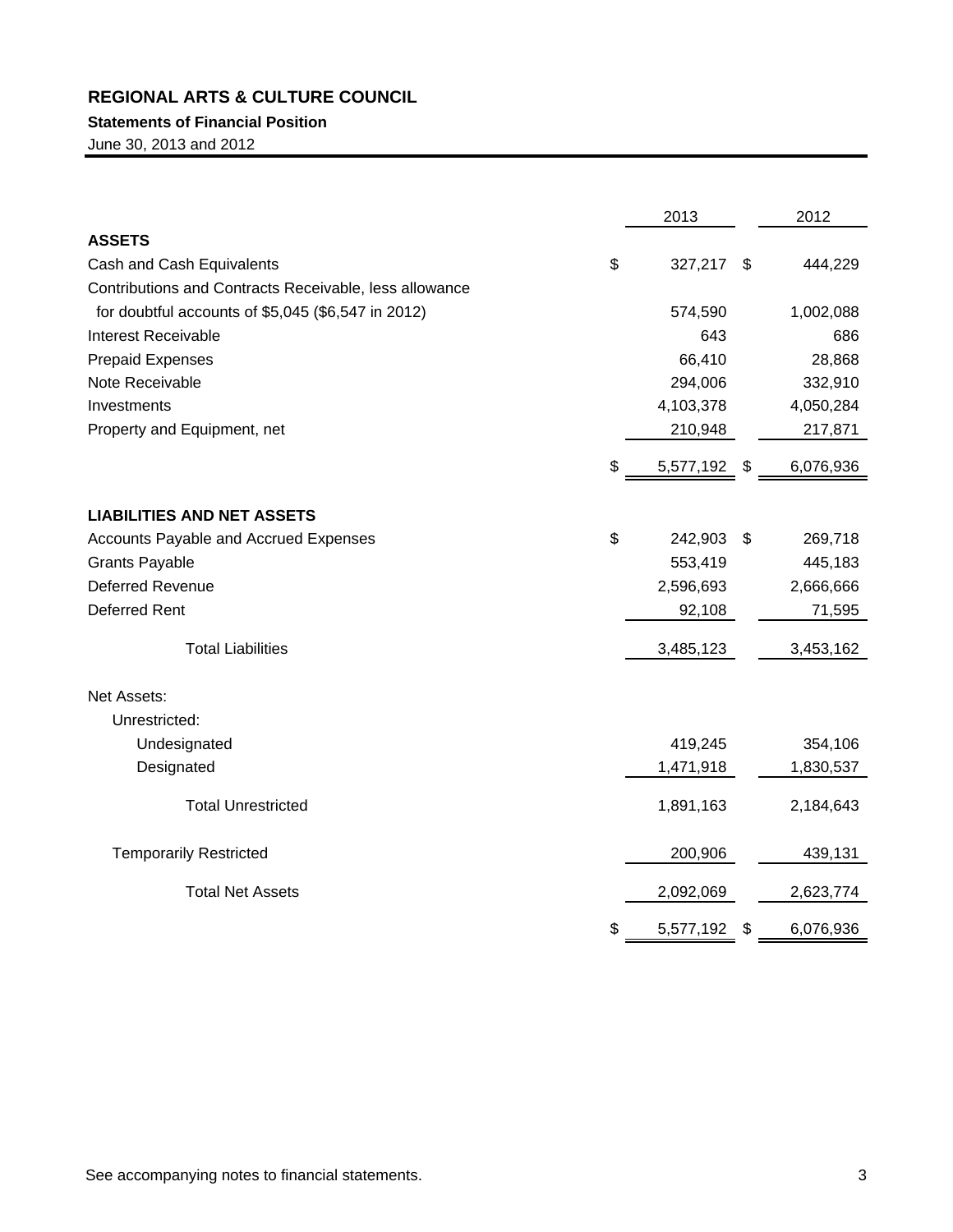# **Statements of Activities and Changes in Net Assets**

|                                    | Unrestricted       | Temporarily<br>Restricted | 2013<br>Total | 2012 Total<br>(Memo Only) |
|------------------------------------|--------------------|---------------------------|---------------|---------------------------|
| Support and Revenue:               |                    |                           |               |                           |
| Contributions and grants           | \$<br>453,073 \$   | 5,904 \$                  | 458,977 \$    | 730,287                   |
| <b>Contract services</b>           | 6,310,199          |                           | 6,310,199     | 7,157,750                 |
| Interest and dividend income       | 97,692             |                           | 97,692        | 100,941                   |
| Interest from note receivable      | 14,454             |                           | 14,454        | 12,997                    |
| Net unrealized and realized        |                    |                           |               |                           |
| gains on investments               | 138,178            |                           | 138,178       | 29,482                    |
| Special events, net of expenses of |                    |                           |               |                           |
| \$86,331 in 2013 and \$0 in 2012.  | (8,870)            |                           | (8,870)       | 18,857                    |
| Other revenue                      | 13,159             |                           | 13,159        | 5,098                     |
| Net assets released from           |                    |                           |               |                           |
| restrictions - satisfaction of     |                    |                           |               |                           |
| program restrictions               | 244,129            | (244, 129)                |               |                           |
| <b>Total Support and Revenue</b>   | 7,262,014          | (238, 225)                | 7,023,789     | 8,055,412                 |
| Expenses:                          |                    |                           |               |                           |
| Program services:                  |                    |                           |               |                           |
| Advocacy                           | 483,742            |                           | 483,742       | 335,739                   |
| Grants                             | 2,999,469          |                           | 2,999,469     | 2,834,807                 |
| Public art                         | 1,801,497          |                           | 1,801,497     | 2,130,646                 |
| <b>Community services</b>          | 518,498            |                           | 518,498       | 468,583                   |
| Arts education                     | 834,983            |                           | 834,983       | 748,270                   |
| <b>Total Program Services</b>      | 6,638,189          |                           | 6,638,189     | 6,518,045                 |
| Supporting services - management   |                    |                           |               |                           |
| and general                        | 917,305            |                           | 917,305       | 1,054,949                 |
| <b>Total Expenses</b>              | 7,555,494          |                           | 7,555,494     | 7,572,994                 |
| Change in Net Assets               | (293, 480)         | (238, 225)                | (531, 705)    | 482,418                   |
| Net Assets, beginning              | 2,184,643          | 439,131                   | 2,623,774     | 2,141,356                 |
| Net Assets, ending                 | \$<br>1,891,163 \$ | 200,906 \$                | 2,092,069 \$  | 2,623,774                 |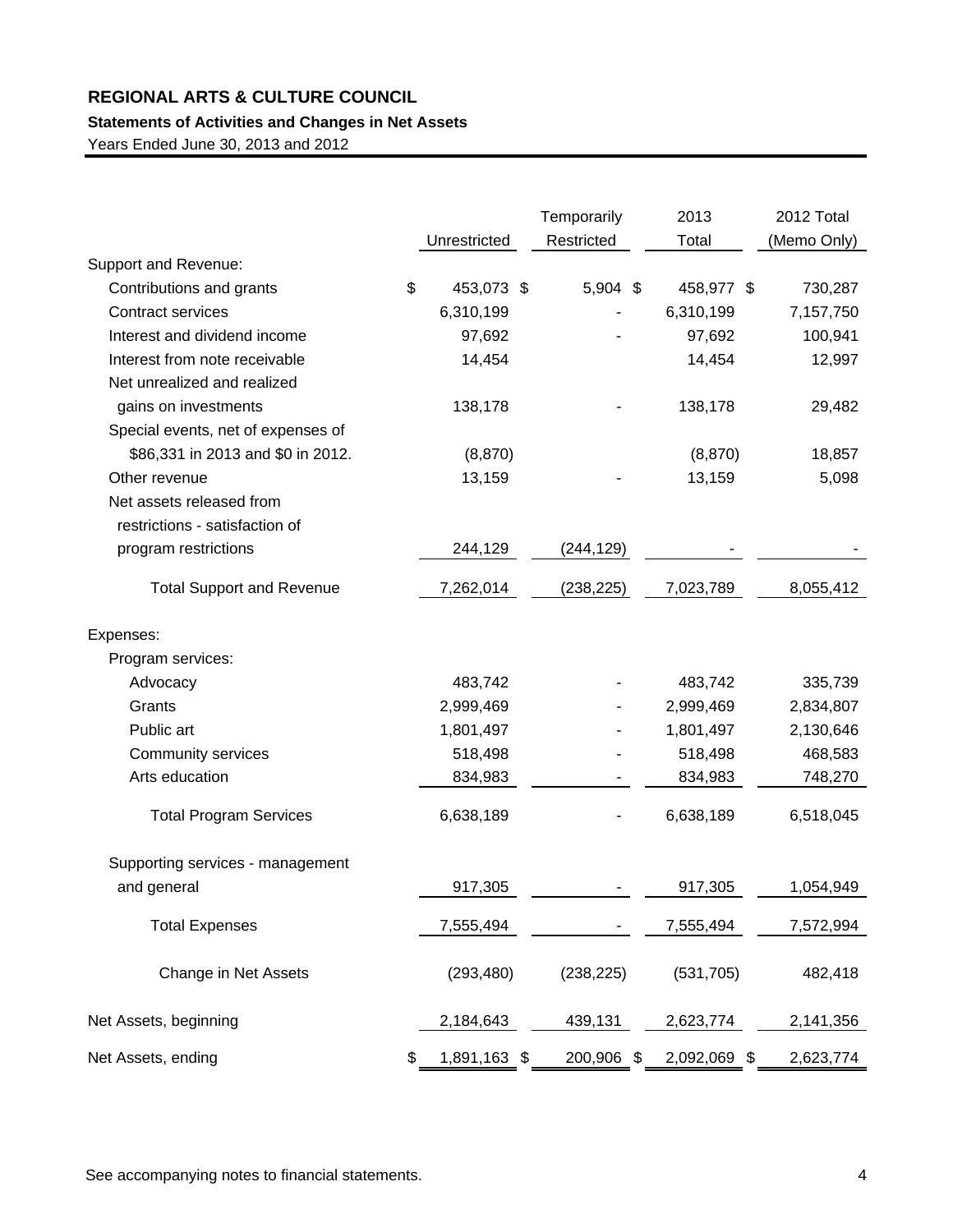### **Statements of Functional Expenses**

|                                   | Advocacy      | Grants          | Public<br>Art   | Community<br>Services |
|-----------------------------------|---------------|-----------------|-----------------|-----------------------|
| Program Services:                 |               |                 |                 |                       |
| Grants                            | \$            | \$<br>2,728,157 | \$              | \$<br>106,317         |
| Artist fees and services          | 4,140         |                 | 1,209,837       | 150                   |
| Professional services             | 63,937        | 42,242          | 36,177          | 203,015               |
| <b>Total Program Services</b>     | 68,077        | 2,770,399       | 1,246,014       | 309,482               |
| <b>Supporting Services:</b>       |               |                 |                 |                       |
| Salaries and benefits             | 294,899       | 167,262         | 408,579         | 136,480               |
| Other professional services       |               |                 |                 |                       |
| Supplies                          | 5,411         | 70              | 6,645           | 608                   |
| Telephone                         | 480           |                 |                 |                       |
| Postage and shipping              | 1,876         | 397             | 629             | 7,864                 |
| Rent and utilities                |               |                 | 2,358           |                       |
| Insurance                         |               |                 |                 |                       |
| Equipment maintenance             | 4,031         |                 | 805             |                       |
| Equipment                         | 854           | 723             | 1,650           |                       |
| Printing and advertising          | 9,308         | 88              | 905             | 19,185                |
| Transportation                    | 2,871         | 93              | 8,550           | 4,471                 |
| Conferences and meetings          | 2,804         | 4,071           | 3,366           | 4,637                 |
| Dues and subscriptions            | 8,050         | 3,476           | 5,336           | 1,935                 |
| Depreciation                      | 880           |                 |                 |                       |
| Management and general allocation | 84,201        | 52,890          | 116,660         | 33,836                |
| <b>Total Supporting Services</b>  | 415,665       | 229,070         | 555,483         | 209,016               |
| <b>Total Expense</b>              | \$<br>483,742 | \$<br>2,999,469 | \$<br>1,801,497 | \$<br>518,498         |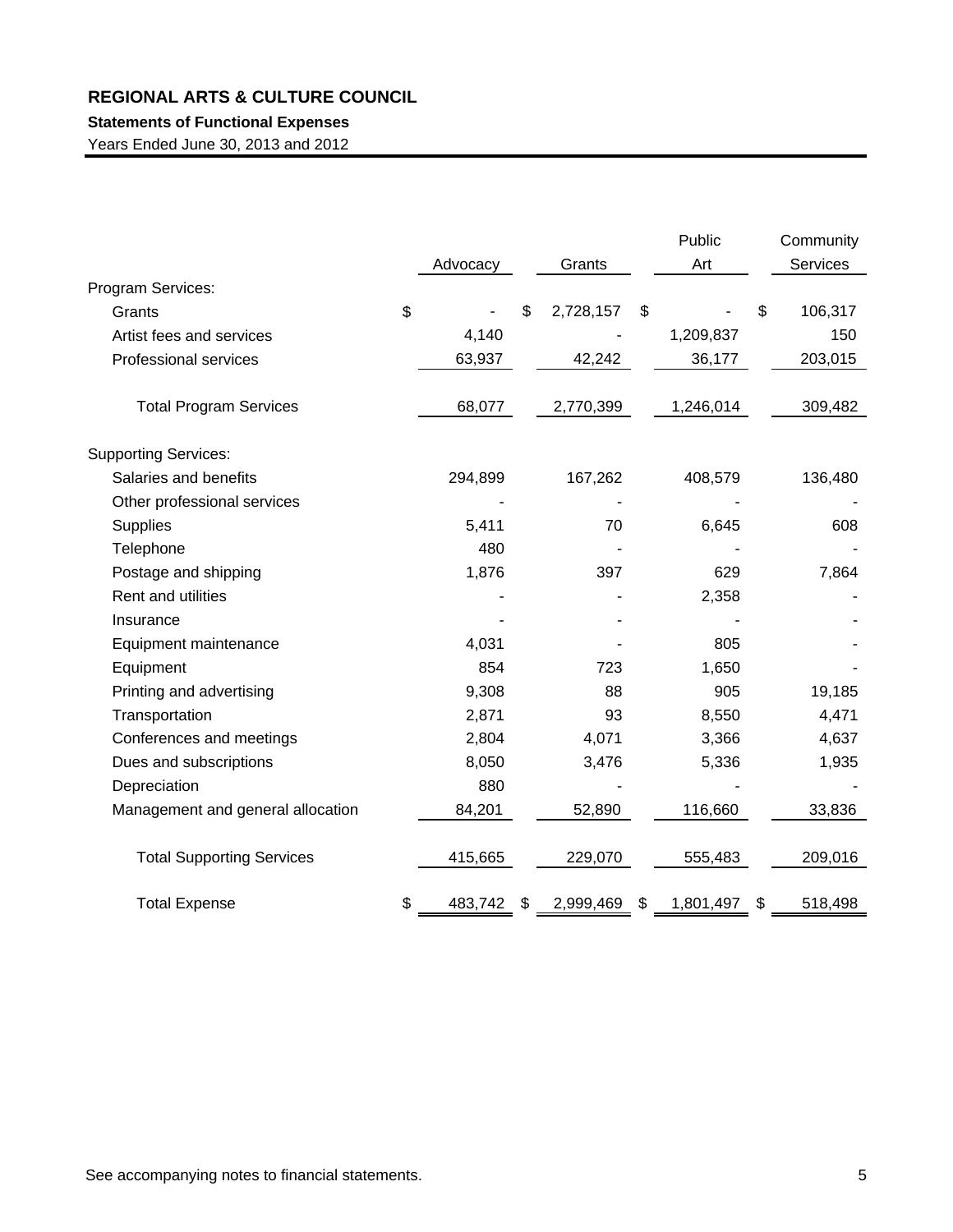|               | Total           |               |                 |                 |
|---------------|-----------------|---------------|-----------------|-----------------|
| Arts          | Program         | Management    | 2013            | 2012 Total      |
| Education     | Services        | and General   | Total           | (Memo Only)     |
|               |                 |               |                 |                 |
| \$            | \$<br>2,834,474 | \$<br>15,000  | \$<br>2,849,474 | \$<br>2,621,268 |
| 165,235       | 1,379,362       | 1,053         | 1,380,415       | 1,619,276       |
| 343,940       | 689,311         | 49,033        | 738,344         | 834,758         |
|               |                 |               |                 |                 |
| 509,175       | 4,903,147       | 65,086        | 4,968,233       | 5,075,302       |
|               |                 |               |                 |                 |
|               |                 |               |                 |                 |
| 233,302       | 1,240,522       | 829,237       | 2,069,759       | 1,973,722       |
|               |                 | 598           | 598             | 2,644           |
| 708           | 13,442          | 8,694         | 22,136          | 28,362          |
| 180           | 660             | 22,505        | 23,165          | 26,696          |
| 856           | 11,622          | 1,859         | 13,481          | 17,480          |
|               | 2,358           | 207,216       | 209,574         | 183,990         |
|               |                 | 7,845         | 7,845           | 6,963           |
| 1,926         | 6,762           | 15,121        | 21,883          | 22,868          |
| 626           | 3,853           | 16,002        | 19,855          | 17,334          |
| 6,563         | 36,049          | 3,750         | 39,799          | 52,084          |
| 5,167         | 21,152          | 11,421        | 32,573          | 37,540          |
| 7,231         | 22,109          | 14,632        | 36,741          | 44,253          |
| 2,634         | 21,431          | 21,798        | 43,229          | 27,807          |
|               | 880             | 45,743        | 46,623          | 55,949          |
| 66,615        | 354,202         | (354, 202)    |                 |                 |
|               |                 |               |                 |                 |
| 325,808       | 1,735,042       | 852,219       | 2,587,261       | 2,497,692       |
| \$<br>834,983 | \$<br>6,638,189 | \$<br>917,305 | \$<br>7,555,494 | \$<br>7,572,994 |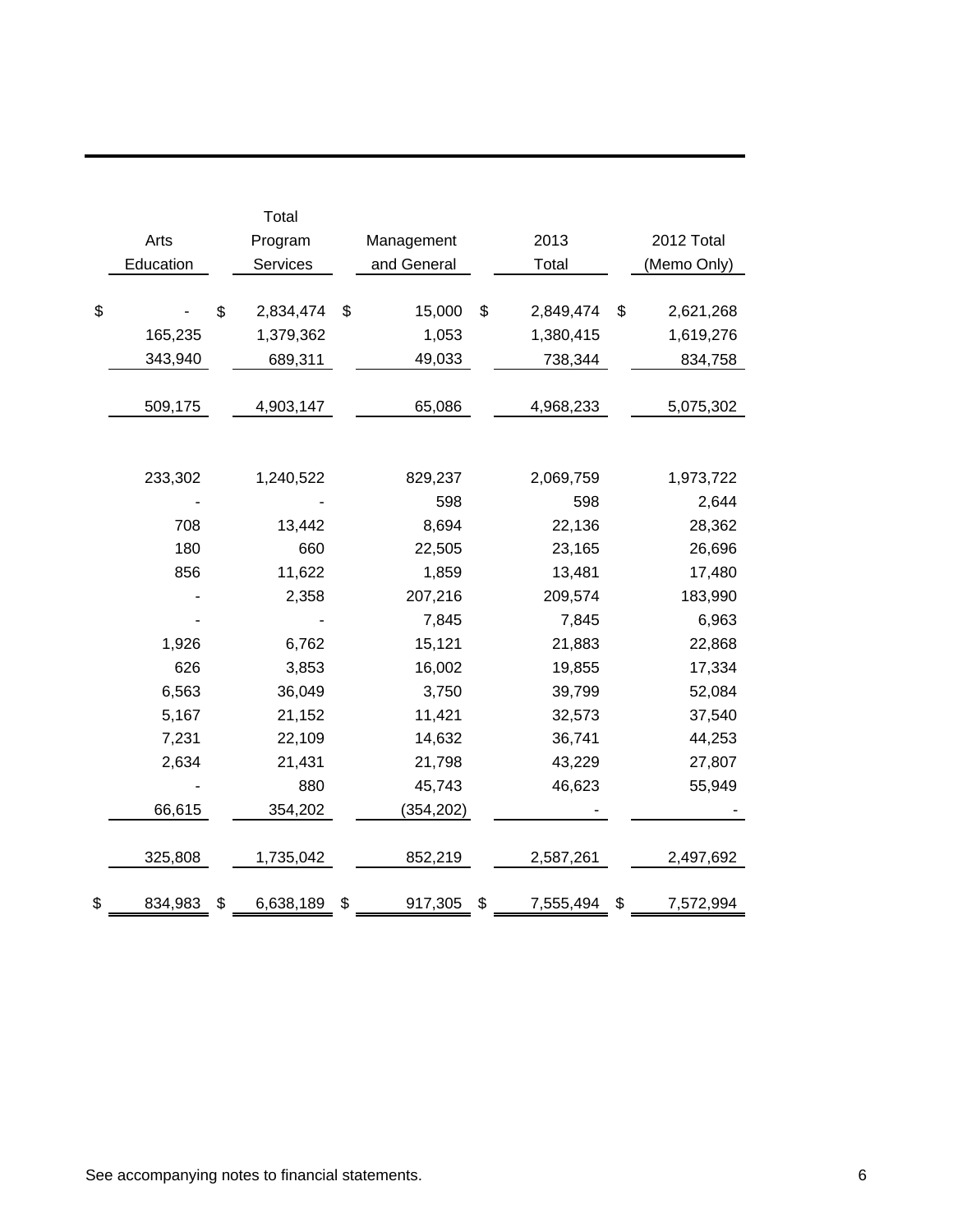## **Statements of Cash Flows**

|                                                                    | 2013                    | 2012            |
|--------------------------------------------------------------------|-------------------------|-----------------|
| Cash Flows from Operating Activities:                              |                         |                 |
| Cash received from contractors, grantors, sales, and fees          | \$<br>7,160,407         | \$<br>7,668,013 |
| Interest received from investments                                 | 97,735                  | 100,813         |
| Interest received from note receivable                             | 14,454                  | 12,997          |
| Cash paid to artists, suppliers, and employees                     | (7,464,992)             | (7,539,702)     |
| Net Cash Provided (Used) by Operating Activities                   | (192, 396)              | 242,121         |
| Cash Flows from Investing Activities:                              |                         |                 |
| Purchase of equipment and improvements                             | (9,700)                 | (195,082)       |
| Proceeds from investments                                          | 85,084                  |                 |
| Purchases of investments                                           |                         | (10, 418)       |
| Net Cash Provided (Used) by Investing Activities                   | 75,384                  | (205, 500)      |
| Net Increase (Decrease) in Cash and Cash Equivalents               | (117, 012)              | 36,621          |
| Cash and Cash Equivalents, beginning                               | 444,229                 | 407,608         |
| Cash and Cash Equivalents, ending                                  | \$<br>327,217           | \$<br>444,229   |
| Reconciliation of Change in Net Assets to Net Cash Provided (Used) |                         |                 |
| by Operating Activities:                                           |                         |                 |
| Change in net assets                                               | \$<br>$(531,705)$ \$    | 482,418         |
| Adjustments to reconcile change in net assets to net cash          |                         |                 |
| provided (used) by operating activities:                           |                         |                 |
| Depreciation                                                       | 46,623                  | 55,949          |
| Net realized and unrealized gain on investments                    | (138, 178)              | (29, 482)       |
| In-kind capital asset contribution                                 | (30,000)                |                 |
| Changes in assets and liabilities:                                 |                         |                 |
| Contributions and contracts receivable                             | 427,498                 | (145, 200)      |
| Note receivable                                                    | 38,904                  | 17,090          |
| Interest receivable                                                | 43                      | (128)           |
| Prepaid expenses                                                   | (37, 542)               | 50,008          |
| Accounts payable and accrued expenses                              | (26, 815)               | (57, 261)       |
| Grants payable                                                     | 108,236                 | (15, 404)       |
| Deferred revenue                                                   | (69, 973)               | (187, 464)      |
| Deferred rent                                                      | 20,513                  | 71,595          |
| Net Cash Provided (Used) by Operating Activities                   | \$<br>(1 <u>92,396)</u> | \$<br>242,121   |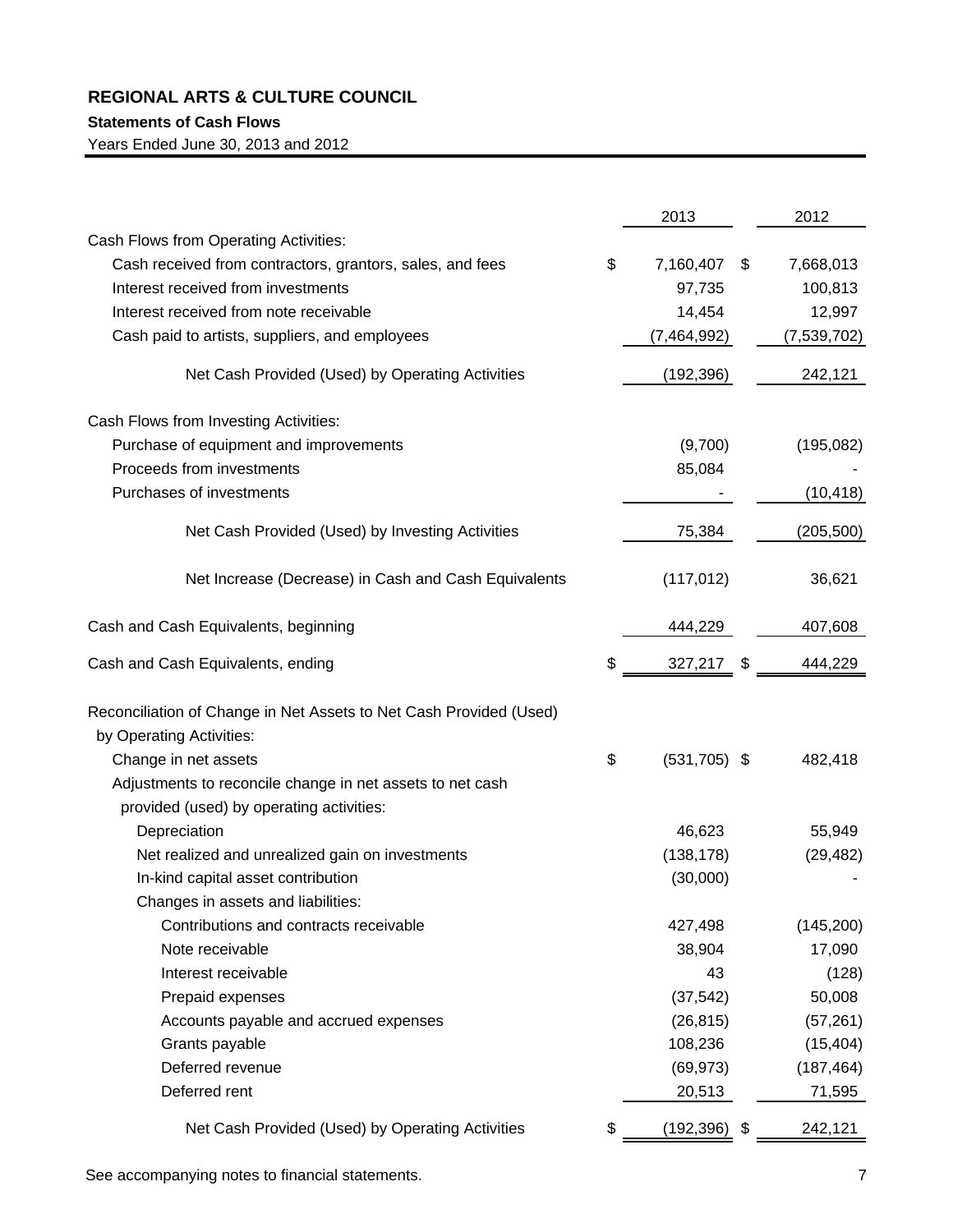#### **Notes to Financial Statements**

Years Ended June 30, 2013 and 2012

#### **Note 1 - Organization**

The Regional Arts & Culture Council (RACC) is an independent, Oregon not-for-profit 501(c)(3) organization that provides services in Clackamas, Multnomah, and Washington Counties. Through vision, leadership and service, the Regional Arts & Culture Council works to integrate arts and culture in all aspects of community life.

A majority of RACC's funding is provided by a contract with the City of Portland, which provided 69% of total support and revenues in 2013 (69% in 2012). Other local public funders include Multnomah, Clackamas, and Washington Counties, and Metro, which provided a combined 8% (12% in 2012), including agency transactions. From the private sector, RACC's workplace giving program provided 5% of total revenues in 2013 (6% in 2012). Donations from businesses, foundations and individuals supporting RACC's arts education program accounted for 2% (5% in 2012).

RACC's service area includes more than 1.5 million residents, 250 not-for-profit arts and culture organizations, and countless artists of every discipline. Programs include:

- Advocacy RACC works at the local, state, and national levels to build awareness, support, and resources for arts and culture. RACC convenes forums to promote the importance of arts and culture, and produces research to help illustrate their impact. RACC also conducts a workplace giving program ("Work for Art") that introduces thousands of employees to our local arts community and generates contributions for the region's arts and cultural organizations. More than \$761,000 was pledged in the campaign ending June 30, 2013 (\$822,000 for 2012).
- Grants RACC distributed approximately \$3,300,000 in grant funds in 2013, serving 161 individual artists and 150 arts organizations in the Portland tri-county area. The amount distributed includes amounts received in grants as well as those considered agency transactions. About 93 local artists and community representatives serve on panels each year to help assess the artistic merit, community service, and fiscal responsibility of the applicants.
- Public Art RACC's nationally acclaimed Public Art program, now in its 33rd year, includes ordinances for the City of Portland and Multnomah County's 2% "Percent for Art" programs. RACC also manages a Community Murals Program, temporary and performance-based public art, a collection of two-dimensional works in the Visual Chronicle of Portland, and a series of artist residencies in public agencies. RACC also provides public art contracting services for a variety of local and national agencies, both public and private.
- Community Services RACC conducts workshops for artists and provides organizational consulting services for emerging and midsized arts organizations. RACC provides a wide range of information services for local artists and arts administrators including free informative newsletters in printed and electronic form serving more than 11,400 area residents per month. The RACC website [\(www.racc.org\)](http://www.racc.org/) contains opportunities for artists (grants, residencies, jobs, competitions, commissions, etc.), an online cultural calendar of RACCfunded events in the community, and other important information of interest to the local arts and culture community.
- Arts Education RACC serves as managing partner for The Right Brain Initiative, a comprehensive solution to integrate the arts into the education of every K-8 student in the Portland metropolitan area school districts. In its fifth year of implementation, the initiative served 11,460 students and 813 teachers and principals from 44 schools in six school districts.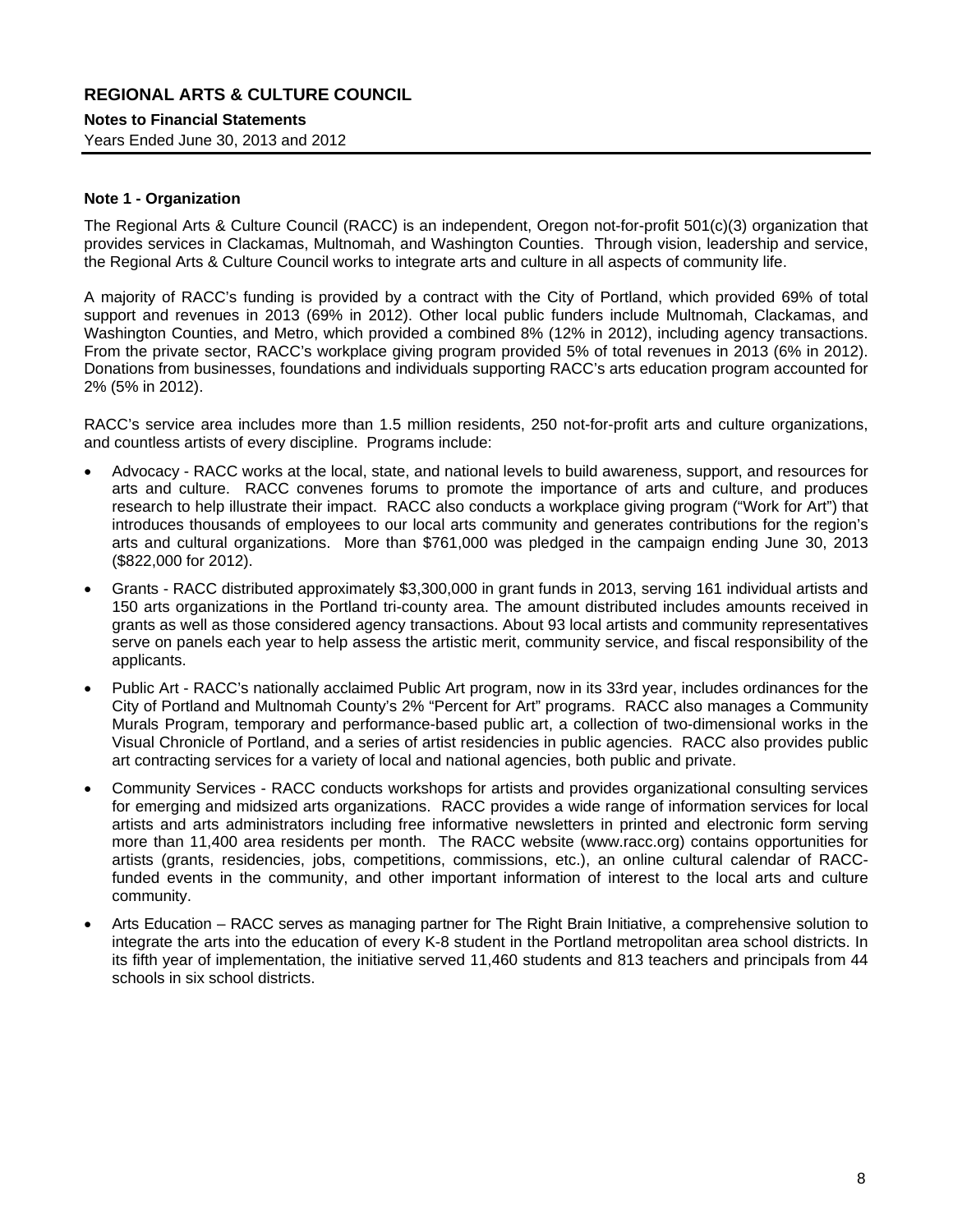Years Ended June 30, 2013 and 2012

#### **Note 2 - Summary of Significant Accounting Policies**

#### Net Assets

Net assets and transactions are presented according to the existence or absence of donor-imposed restrictions:

- Unrestricted net assets represent net assets not subject to donor-imposed stipulations. Board designated funds are considered unrestricted net assets.
- Temporarily restricted net assets represent net assets subject to donor-imposed stipulations that will be met by the actions of RACC and/or the passage of time.
- Donor-imposed restricted contributions are reported as unrestricted net assets for those contributions where the donor stipulation is satisfied in the same reporting period in which the contribution is received.

#### Cash and Cash Equivalents

RACC considers all highly liquid investment securities purchased with a maturity of 3 months or less to be cash equivalents. RACC maintains its cash in bank deposits that, at times, may exceed federally insured limits, which is generally \$250,000 per account holder per bank.

RACC had \$164,977 in uninsured cash in deposit accounts as of June 30, 2013 (none as of June 30, 2012). RACC has not experienced any losses in such accounts and has taken adequate measures to limit exposure to any significant risk on cash and cash equivalents.

#### Investments

Investments consist of money market funds, certificates of deposit, highly liquid discount bonds, and marketable securities which are carried at fair value, which is the current market value. RACC's money market funds are reinvested into marketable securities.

Investments are stated at fair value based on a framework that provides a fair value hierarchy prioritizing the inputs to valuation techniques used to measure fair value. The hierarchy gives the highest priority to unadjusted quoted prices in active markets for identical assets or liabilities (level 1 measurements) and the lowest priority to unobservable inputs (level 3 measurements). RACC's marketable securities are measured and reported at fair value on a recurring basis based on quoted prices available in active markets for identical investments as of the reporting date (Classification Level 1).

Realized and unrealized gains and losses are included in the change in net assets in the accompanying Statements of Activities and Changes in Net Assets.

#### Contributions and Contracts Receivable

Contributions and contracts receivable are recorded net of any estimated allowance for uncollectible amounts. The allowance for uncollectible accounts is maintained based upon management's review of the year-end accounts receivable aging and collection history. The allowance was \$5,045 as of June 30, 2013 (\$6,547 in 2012). As of June 30, 2013 and 2012, all contributions receivable are due to be collected in 12 months or less.

#### Property and Equipment

RACC capitalizes property and equipment purchases over \$3,500. Property and equipment are carried at cost, or at estimated fair value when acquired by gift. Depreciation is calculated on a straight-line basis over the estimated useful lives of the respective assets, which is 3 to 5 years for office and computer equipment and the shorter of the lease term or estimated useful life of the leasehold improvements, which is 6 years.

#### Grants Payable

Funds encumbered for grants to organizations or individuals are recognized as expenses when the Board of Directors approves the grants, rather than when grantees meet grant contract requirements. Over 98% of the grant encumbrances are eventually paid.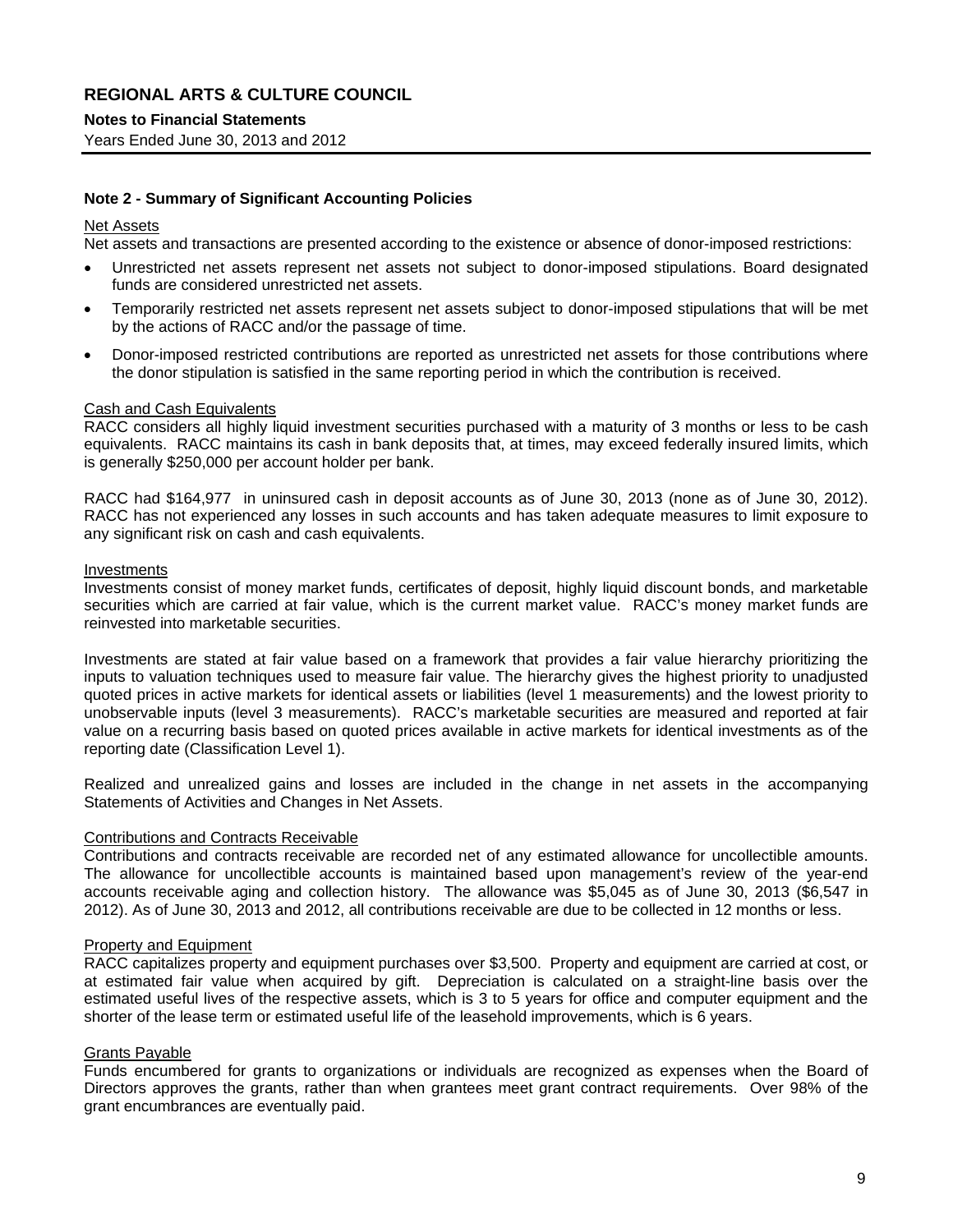#### **Note 2 - Summary of Significant Accounting Policies, continued**

#### Deferred Revenue

Deferred revenue represents funds received in advance for services to be provided under contracts with local governments and other organizations.

#### **Contributions**

Contributions, including unconditional promises to give, are recognized as revenues in the period received and reported as unrestricted or temporarily restricted support, depending on the existence or nature of any donor restrictions. When a donor restriction expires, that is, when a stipulated time restriction ends or purpose restriction is accomplished, temporarily restricted net assets are reclassified to unrestricted net assets and reported in the statements of activities and changes in net assets as net assets released from restrictions.

RACC reports gifts of property and equipment as unrestricted support unless explicit donor stipulations specify how the donated assets must be used. Gifts of long-lived assets with explicit restrictions that specify how the assets are to be used and gifts of cash or other assets that must be used to acquire long-lived assets are reported as restricted support. When explicit donor stipulations about how long those long-lived assets must be maintained are absent, RACC reports expirations of donor restrictions when the donated or acquired long-lived assets are placed in service. Donated services and in-kind contributions of materials and equipment are recorded where there is an objective basis upon which to value these contributions and where the services are an essential part of RACC's activities. Contributions of assets other than cash are recorded at their estimated fair value.

#### Revenue Recognition - Contract Services

Service revenues are recognized at the time services are provided. Revenues and earnings on cost reimbursement and fixed price contracts are generally recognized when the expense is incurred. Changes to estimated contract costs or losses, if any, are recognized in the period they are determined. Amounts received in excess of revenues recognized to date are classified as deferred revenue.

RACC's funding arrangements with the City of Portland, the counties of Multnomah, Washington, and Clackamas, Metro, and the Oregon Arts Commission are considered fee-for-service contractual relationships.

Through the City of Portland and Multnomah County, RACC receives a 2% "Percent for Art" assessment made against major construction projects undertaken by these governments. These assessments represent, and are recognized, in the following manner:

- 1.26% of the assessment is used to underwrite artistic fees and direct artistic costs and is recognized ratably in proportion to the payments made to artists, generally in increments of one-third.
- .54% of the assessment is used for administrative support costs and is generally recognized at the time the first contract payment is made to the project's artist.
- .20% of assessment is used for the general maintenance of all public art works, and is recognized at the time the first payment is made to the artist.

The City of Portland also makes special grant allocations to other arts organizations within the Portland area through RACC. The amount and recipients of these special allocations vary from year to year. RACC acts as an intermediary for the City of Portland and the designated entity in these situations, and as such, does not recognize a contribution when the assets are received. RACC recognizes these amounts as "pass-through" or "agency" transactions in accordance with appropriate accounting standards.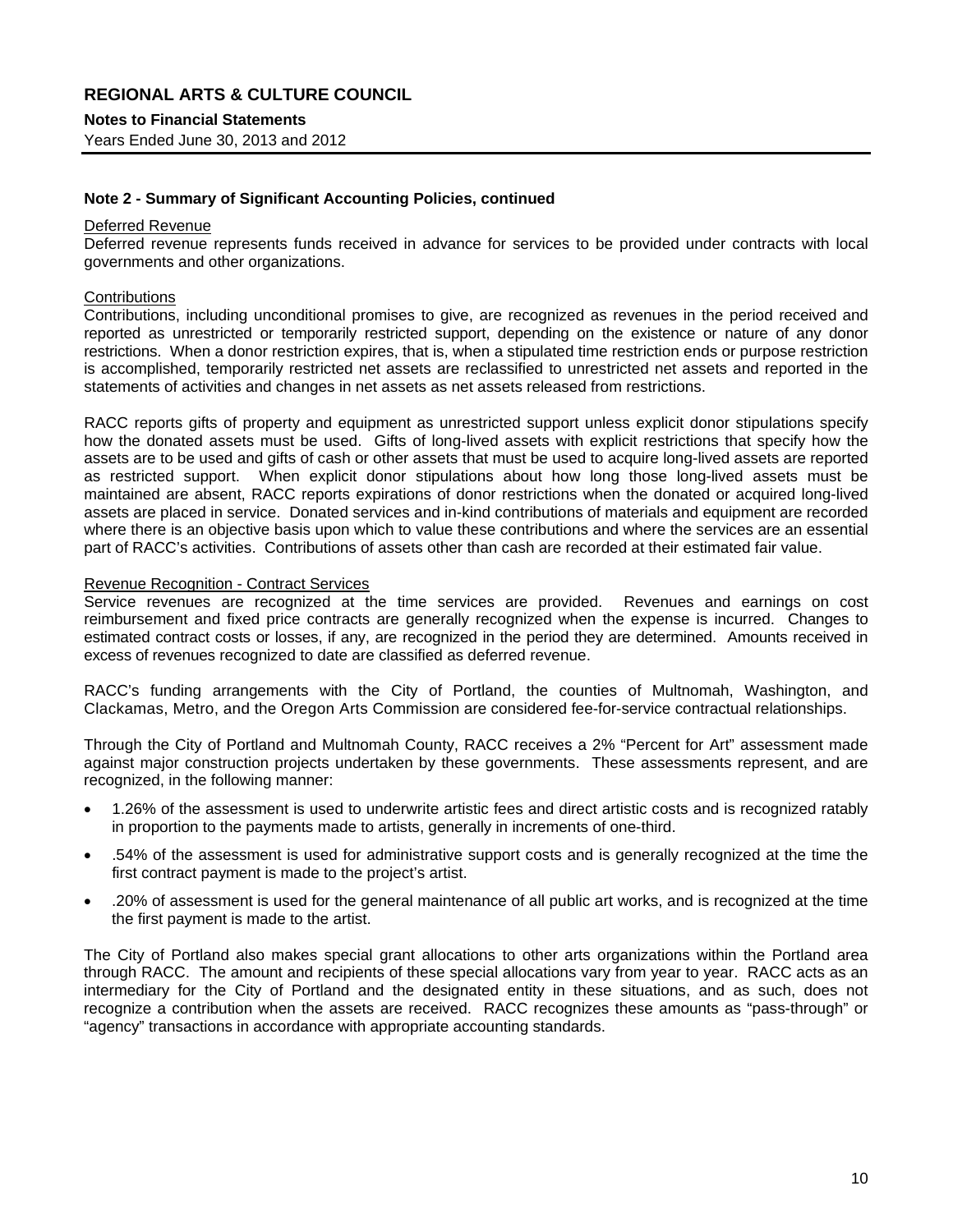#### **Note 2 - Summary of Significant Accounting Policies, continued**

#### In-Kind Donations

In-kind donations are recorded as contributions at their fair market value at the time of donation with a corresponding charge to expense or fixed assets as appropriate. Major in-kind contributions included the following:

|                            |   | 2013   | 2012   |
|----------------------------|---|--------|--------|
| Meeting spaces & luncheon  | S | 15,928 | 12,160 |
| <b>Outreach Acitivites</b> |   | 5.686  |        |
| Advertising                |   | 3,593  |        |
| Framing & printing         |   | 4.142  | 6.170  |
| Equipment & supplies       |   | 34,720 | 3,140  |

RACC recognizes the fair value of contributed services received if such services require specialized skills that are provided by individuals possessing those skills and would typically be purchased if not contributed. During 2013, contributed services consisted of legal, marketing, conservation, IT consulting, and accounting services in the amount of \$10,052. During 2012, contributed services consisted of legal, marketing, conservation, and accounting services in the amount of \$19,694.

#### Functional Allocation of Expenses

The costs of program activities and management services have been summarized on a functional basis in the statement of activities and changes in net assets. Accordingly, certain costs have been allocated among the programs and supporting services benefited.

#### **Estimates**

RACC uses estimates and assumptions in preparing financial statements in accordance with accounting principles generally accepted in the United States of America. Those estimates and assumptions affect the reported amounts of assets and liabilities, the disclosure of contingent assets and liabilities, and the reported revenues and expenses during the reporting period. Actual results could differ from those estimates.

#### Income Taxes

RACC is exempt from income taxes under Section 501(c)(3) of the Internal Revenue Code. In any year in which the Organization has gross receipts from unrelated business activities of \$1,000 or more, it must file form 990-T with the Internal Revenue Service and pay tax on such income, less any related deductions. There was no such income in the years ending June 30, 2013 or 2012.

RACC follows accounting standards generally accepted in the United States of America related to the recognition of uncertain tax positions. These standards provide detailed guidance for financial statement recognition, measurement, and disclosure of uncertain tax positions. It requires an entity to recognize the financial statement impact of a tax position when it is more likely than not that the position would not be sustained if examined by a taxing authority. Management has determined that RACC has no uncertain tax positions as of June 30, 2013 and 2012.

RACC files informational and income tax returns in the United States, the state and in local jurisdictions. With few exceptions, RACC is no longer subject to U.S. Federal, state or local tax examination by tax authorities for years before 2009.

#### Comparative Financial Information

The 2012 total columns on the statements of activities and changes in net assets and statements of functional expenses are captioned "Memo Only" to indicate that they are presented only to facilitate financial analysis.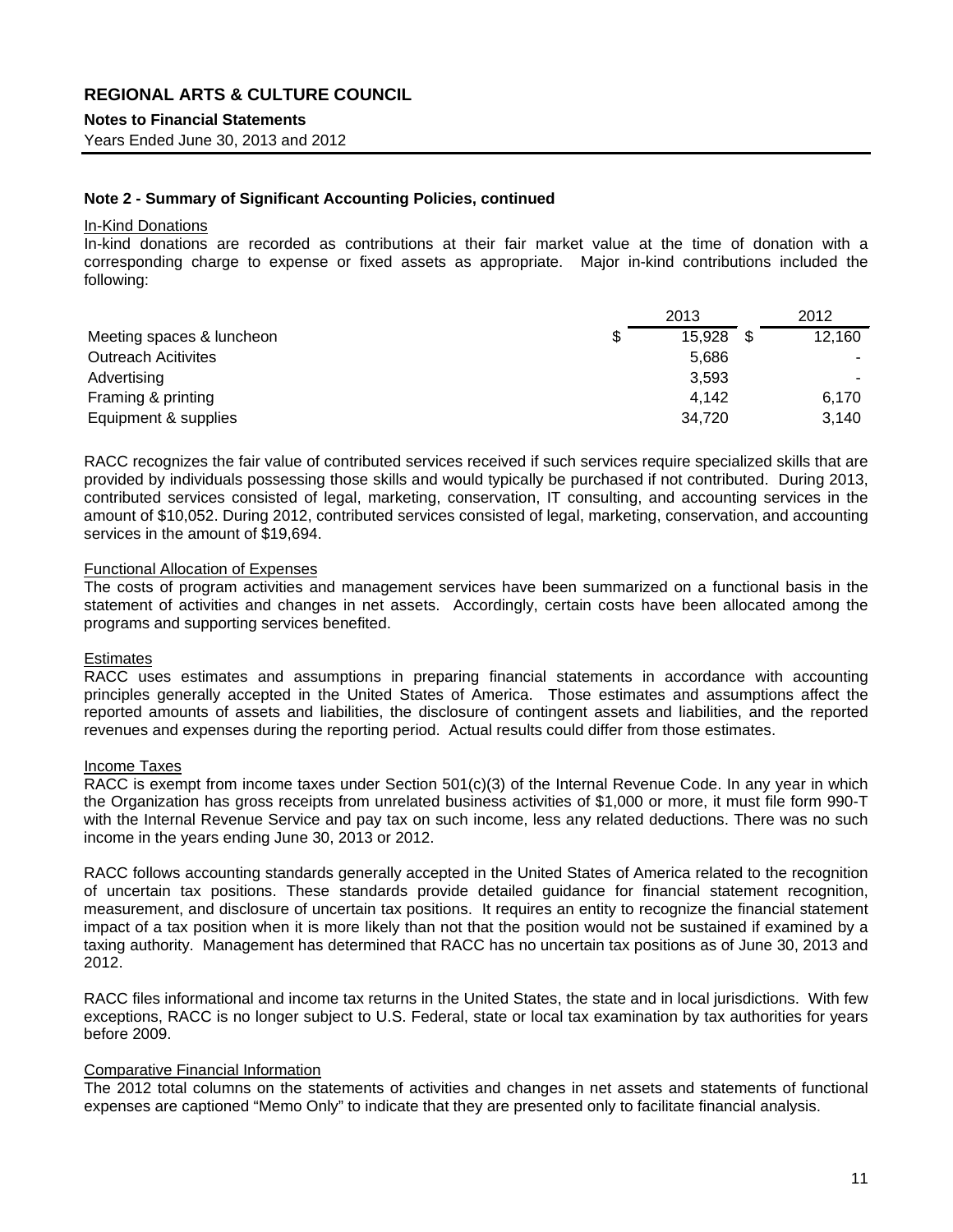#### **Notes to Financial Statements**

Years Ended June 30, 2013 and 2012

### **Note 2 - Summary of Significant Accounting Policies, continued**

#### Comparative Financial Information, continued

Such information does not include sufficient detail to constitute a presentation in conformity with generally accepted accounting principles. Accordingly, such information should be read in conjunction with RACC's financial statements for the year ended June 30, 2012, from which the summarized information was derived.

#### Subsequent Events

RACC has evaluated subsequent events through October 10, 2013, which is the date the financial statements were available to be issued.

#### **Note 3 - Fair Value of Investments**

RACC's investments consist of money market funds, certificates of deposit, US treasury funds, government funds, corporate bonds, municipal bonds, and domestic equities, and are all Classification Level 1 reported at fair value. They are primarily purchased through brokerage accounts.

Investments at June 30 consisted of the following:

|                                | 2013      | 2012          |
|--------------------------------|-----------|---------------|
| \$<br>Cash                     | 164,194   | \$<br>149,740 |
| <b>Certificate of Deposits</b> | 887,728   | 886,790       |
| <b>Government Bonds</b>        | 1,323,443 | 1,008,738     |
| US Treasuries                  | 95.977    | 197,016       |
| <b>Municipal Bonds</b>         | 45.195    | 45,668        |
| Corporate Bonds                | 700,216   | 918,025       |
| <b>Domestic Equities</b>       | 886,626   | 844,307       |
| \$                             | 4,103,379 | 4,050,284     |

Investment return is summarized at June 30 as follows:

|         |      | 2012    |
|---------|------|---------|
| 97.692  |      | 100.941 |
| 138.178 |      | 29,482  |
| 235.870 |      | 130.423 |
|         | 2013 |         |

#### **Note 4 - Property and Equipment**

Property and equipment consist of the following:

|                                |     | 2013      | 2012      |
|--------------------------------|-----|-----------|-----------|
| Office and Computer Equipment  | \$. | 256.456   | 216,756   |
| Leasehold Improvements         |     | 79.871    | 79.871    |
| Less: Accumulated Depreciation |     | (125,379) | (78, 756) |
|                                | S   | 210.948   | 217,871   |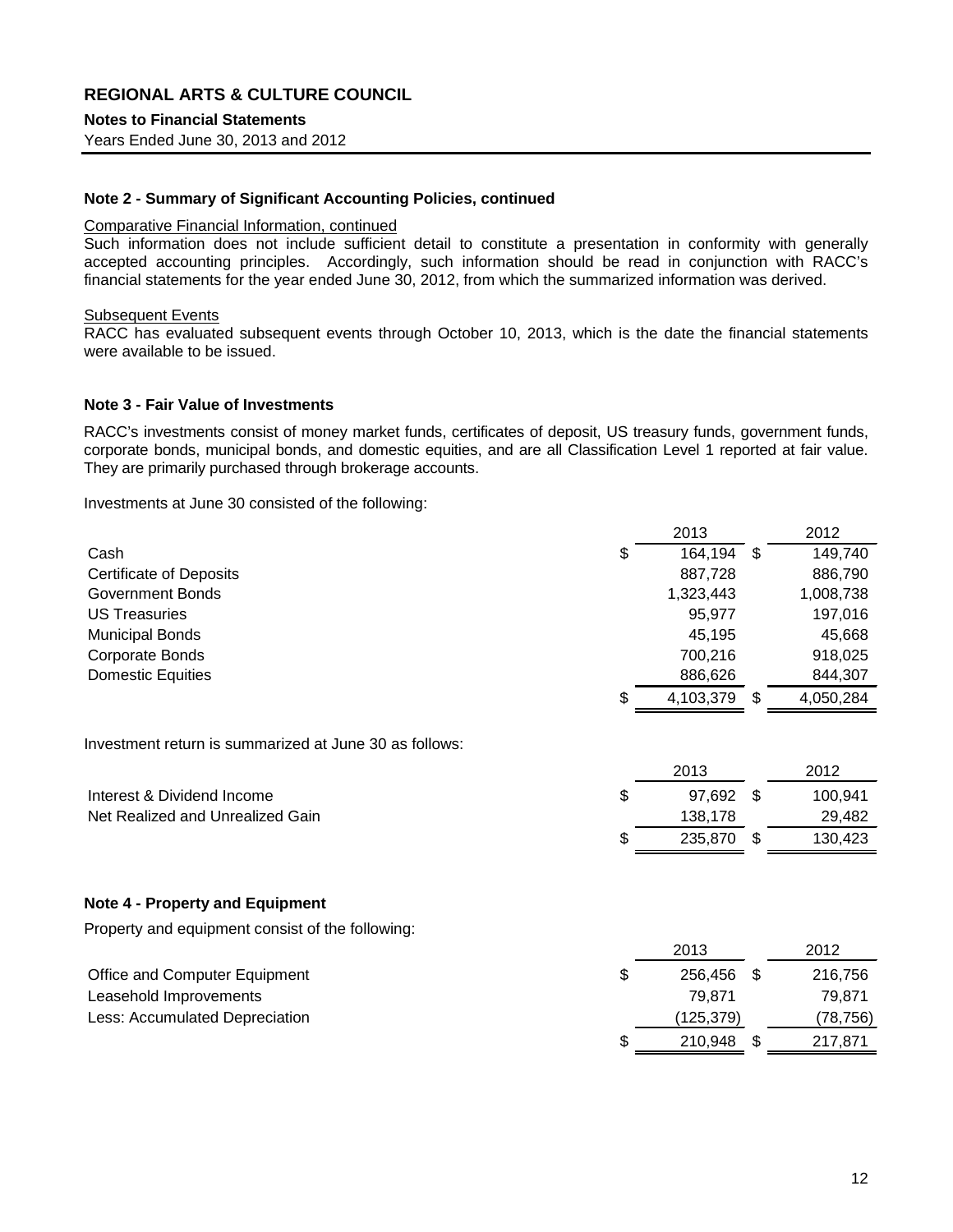#### **Notes to Financial Statements**

Years Ended June 30, 2013 and 2012

#### **Note 5 - Unrestricted Net Assets, Designated**

Unrestricted net assets have no donor-imposed restrictions; however, certain unrestricted funds have been designated by the Board of Directors for programs within the departments listed below. These designations can be released at any time with Board approval.

|                               |     | 2013      |    | 2012      |
|-------------------------------|-----|-----------|----|-----------|
| Education                     | \$  | 32,241    | \$ | 126,235   |
| Grants and Community Programs |     | 748,734   |    | 920,255   |
| Advocacy                      |     | 24,128    |    | 38,587    |
| Public Art                    |     | 578,390   |    | 621,693   |
| Administration                |     | 88.425    |    | 123,767   |
|                               | \$. | 1,471,918 | S  | 1,830,537 |

#### **Note 6 - Temporarily Restricted Net Assets**

Temporarily restricted net assets consist of the following:

|                                      | 2013    |   | 2012    |
|--------------------------------------|---------|---|---------|
| \$<br>Education                      | 16.482  | S | 180,470 |
| <b>Grants and Community Programs</b> | 113,611 |   | 163,867 |
| <b>Professional Development</b>      | 275     |   |         |
| Public Art                           | 43,038  |   | 42,294  |
| <b>Project Grants</b>                | 2,500   |   | 2,500   |
| Cultural Leadership Program          | 25,000  |   | 50,000  |
| \$                                   | 200,906 | S | 439,131 |

#### **Note 7 - Retirement Plan**

RACC provides a 401k retirement savings plan (the Plan) to all qualified employees. RACC's contribution to the Plan is based on a percentage of the employee's salary as established annually by the Board of Directors. All contributions are immediately vested. Participants direct the investments of the funds contributed on their behalf. Total contributions by RACC to the Plan were \$93,156 for the year ended June 30, 2013 (\$88,494 for the year ended June 30, 2012).

The Plan also allows employees to defer a portion of their salary as additional funds for retirement. Employees may elect to contribute up to one-sixth of their salary to the Plan, up to the maximum allowed under the IRS.

#### **Note 8 - Note Receivable**

During 2011, RACC loaned \$350,000 to the landlord of their new office space for the purpose of remodeling tenant improvements. Prior to October 1, 2011 the remodel was completed, and RACC moved into the new space. Beginning October 1, 2011, the note receivable will be repaid to RACC via 92 monthly rent reductions of \$4,851 which represent an implied interest rate of 5%. The note receivable is decreased by the principal portion of each \$4,851 payment and the remaining portion of the rent reductions is recognized as interest income. Collectability of the receivable is not a significant concern. Future lease commitments disclosed in Note 9 represent the gross lease expense and will be offset with the future rent reductions noted above. The note receivable balance was \$ 294,006 for the year ended June 30, 2013 ( \$332,910 for the year ended June 30, 2012).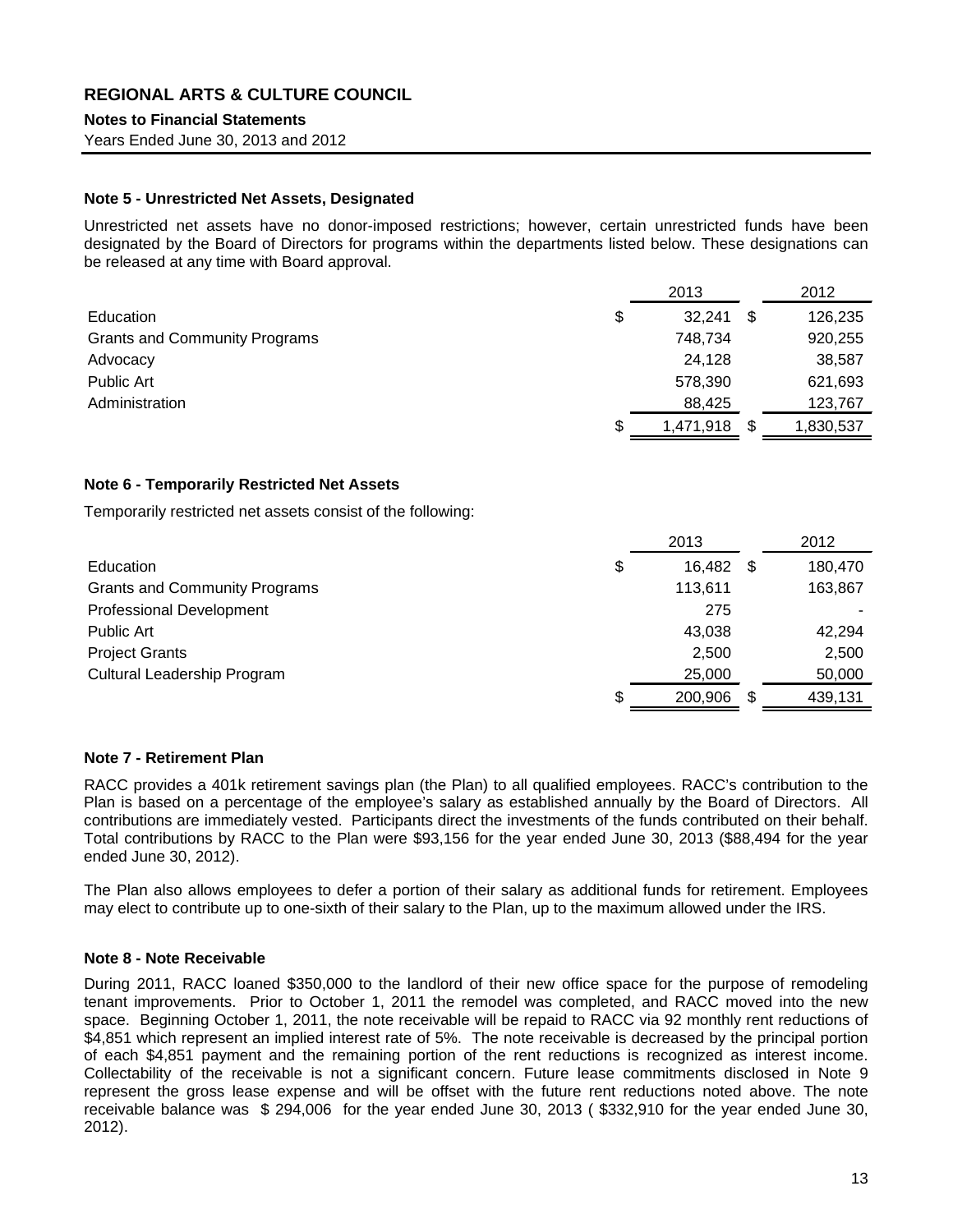#### **Notes to Financial Statements**

Years Ended June 30, 2013 and 2012

#### **Note 9 - Lease Commitments**

RACC leases its offices under an 8-year operating lease which expires July 2019. Facility rent expense was \$209,574 for the year ended June 30, 2013 (\$180,504 in 2012). Future lease commitments displayed below will be reduced by amounts receivable from the lessor, as discussed in Note 8.

At June 30, 2013, future annual lease commitments are as follows:

| 2014       | \$<br>189,526 |
|------------|---------------|
| 2015       | 213,031       |
| 2016       | 219,235       |
| 2017       | 225,868       |
| 2018       | 232,924       |
| Thereafter | 219,052       |

RACC's lease commitment includes an escalating rent schedule. In accordance with accounting principles generally accepted in the United States of America rent expense is required to be recognized on a straight line basis over the term of the lease. As a result, \$92,108 as of June 30, 2013 and \$71,595 as of June 30, 2012 of rent deferred to future years has been recognized as a liability in the statement of financial position.

RACC leases office equipment under operating leases with IKON Financial Services. The current leases end in March 2015 and November 2015. Rent expense under these lease agreements was \$12,258 for the year ended June 30, 2013 (\$12,258 for the year ended June 30, 2012).

At June 30, 2013, future annual lease commitments for the copiers are as follows:

| 2014 | \$<br>12,258 |
|------|--------------|
| 2015 | 9,516        |
| 2016 | 376          |

#### **Note 10 - Contingencies**

Amounts received or receivable under RACC's governmental contracts are subject to audit and adjustment. Any expenditures or claims disallowed as a result of such audits would become a liability against RACC's unrestricted net assets. In the opinion of RACC's management, any adjustments that might result from such audits would not be material to RACC's overall financial statements.

#### **Note 11 – Arts Education & Access Fund**

In November of 2012, 62% of Portland voters approved an Arts Education & Access Fund (AEAF); an income tax that generates revenues for arts education and access in the City of Portland. The tax is expected to raise approximately \$10 million a year. Collections costs are capped at 5%, and an estimated \$6.7 million of the net revenue is designated for schools to pay for certified arts specialists at every K-8 school at a rate of 1 teacher for every 500 students, starting in the fall of 2013. The remaining balance flows to RACC to make additional investments in arts education and access. RACC is expected to receive its first allocation from the AEAF in April of 2014, and may use up to 3% of all net revenues for arts education coordination staff and services. The bulk of RACC's allocation is intended to fund "general operating support" organizations at up to 5% of their eligible annual income; the remainder is for grants to support additional education and access programs in the arts.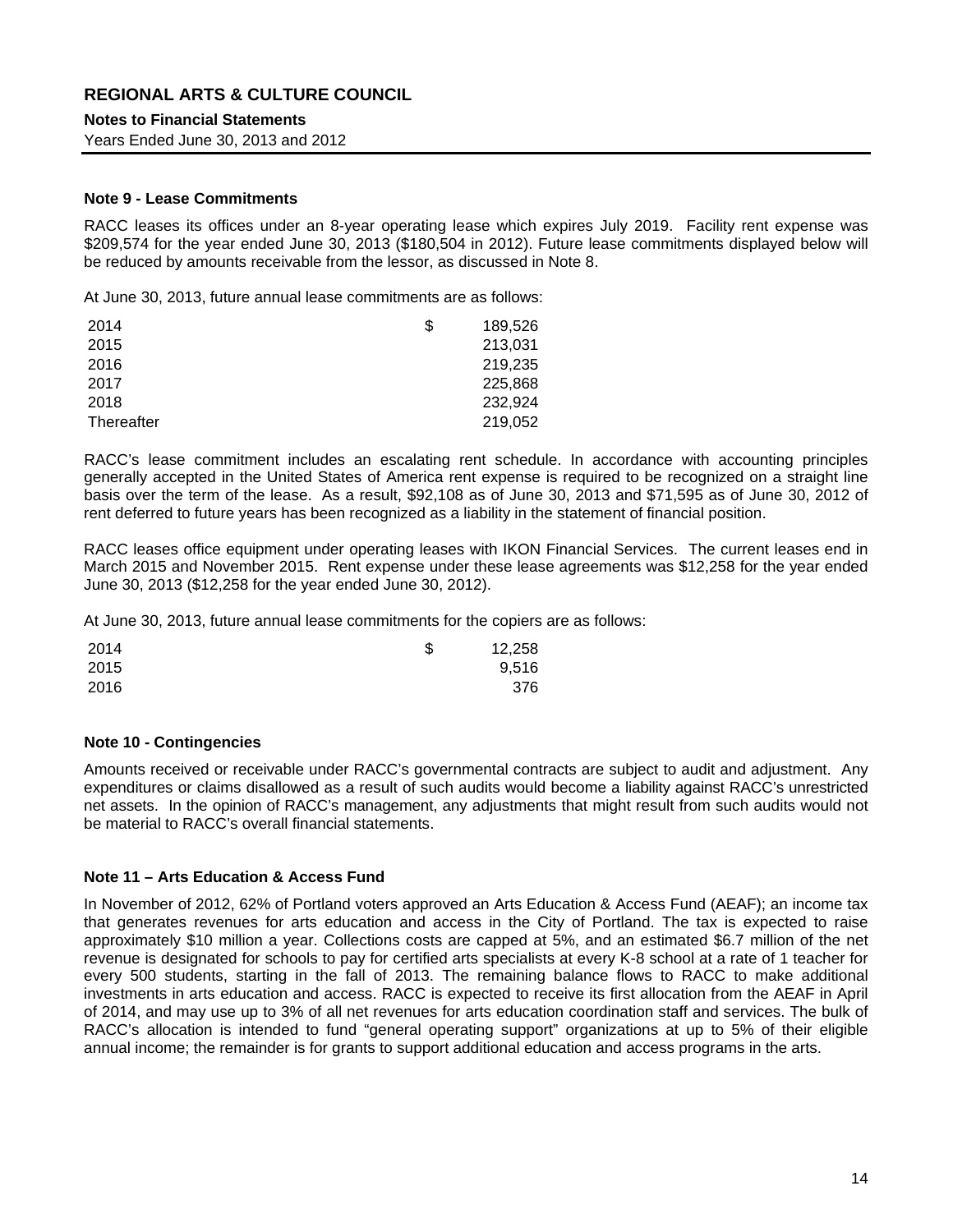**SUPPLEMENTAL INFORMATION**